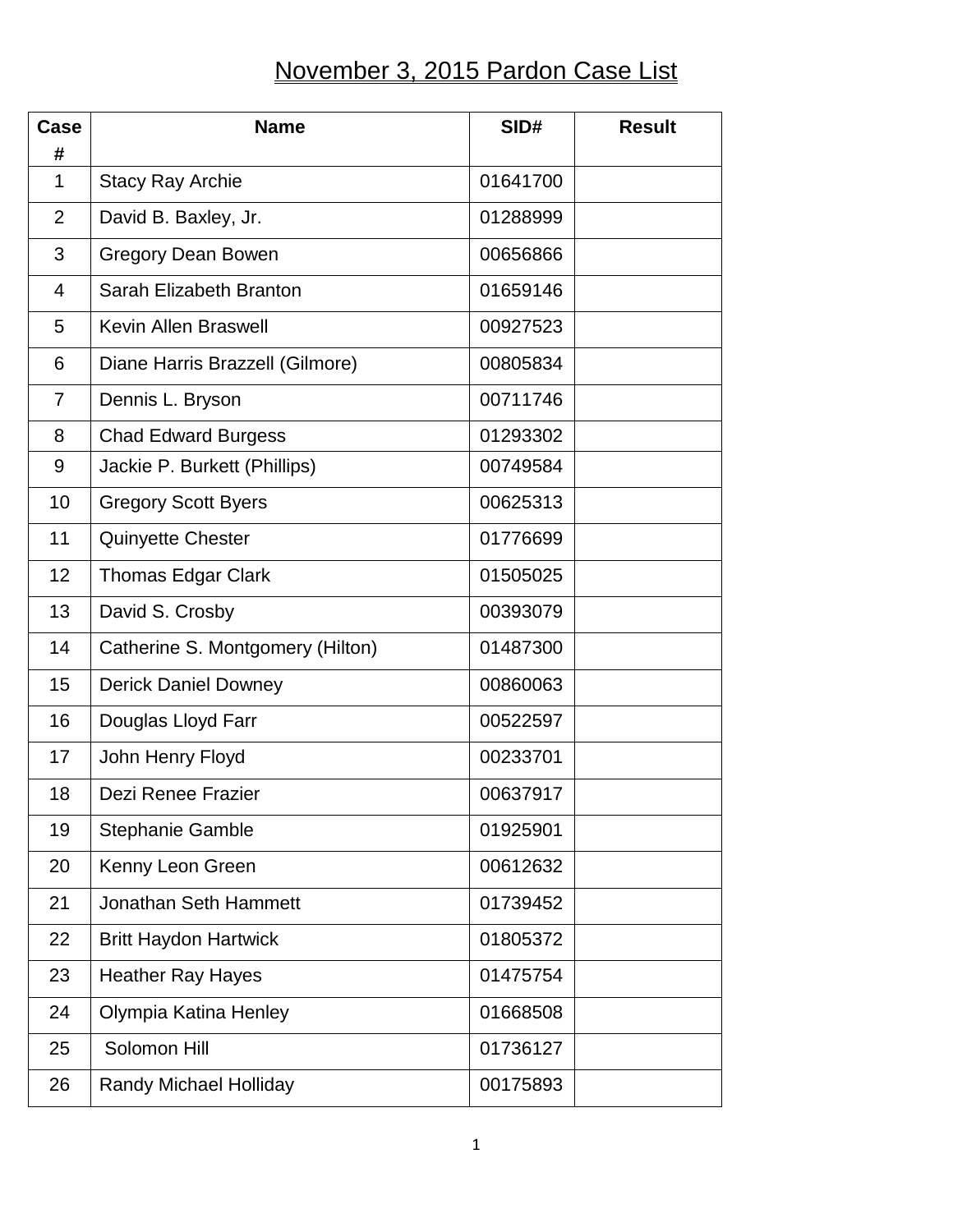## November 3, 2015 Pardon Case List

| 27 | <b>Kevin Mark Howell</b>       | 01370738 |
|----|--------------------------------|----------|
| 28 | Clifford S. Hubbard            | L0001077 |
| 29 | <b>Tony Lamont Jackson</b>     | 00941135 |
| 30 | <b>Markes Terrell Snell</b>    | 02128193 |
| 31 | <b>Brittany Louise Jones</b>   | 01824658 |
| 32 | Jermaine M. Jones              | 01112068 |
| 33 | Robert Kelly, Sr.              | 01538666 |
| 34 | <b>Phillip Kinard</b>          | 00903140 |
| 35 | <b>Gregory Earl King</b>       | 00245201 |
| 36 | <b>Mario Rashad Leach</b>      | 01759207 |
| 37 | Keith E. Loftus                | 01698175 |
| 38 | Joseph McCabe                  | 01114532 |
| 39 | <b>Burton Lee McCausey</b>     | 01191389 |
| 40 | Carl Edward McFadden, Jr.      | 00524067 |
| 41 | Michael C. Mimnaugh            | 02029299 |
| 42 | Douglas O'Dell Moultrie        | 00705217 |
| 43 | Geraldine C. Munster           | 01541033 |
| 44 | Lynn Murphy (O'Shea)           | 01330029 |
| 45 | Juan Nevarez, Jr.              | 00612810 |
| 46 | <b>Donald Andrew New</b>       | 00410925 |
| 47 | <b>Robert Howell Newell</b>    | 00954023 |
| 48 | Kyle Brennan O'Neill           | 01855295 |
| 49 | Larry U. Outing                | 00588519 |
| 50 | Joseph Alton Ouzts, Jr.        | 00300242 |
| 51 | <b>Thomas John Pedrick III</b> | 01884979 |
| 52 | Robert J. Reynolds, Jr.        | 00293557 |
| 53 | Jamar Richardson               | 01892785 |